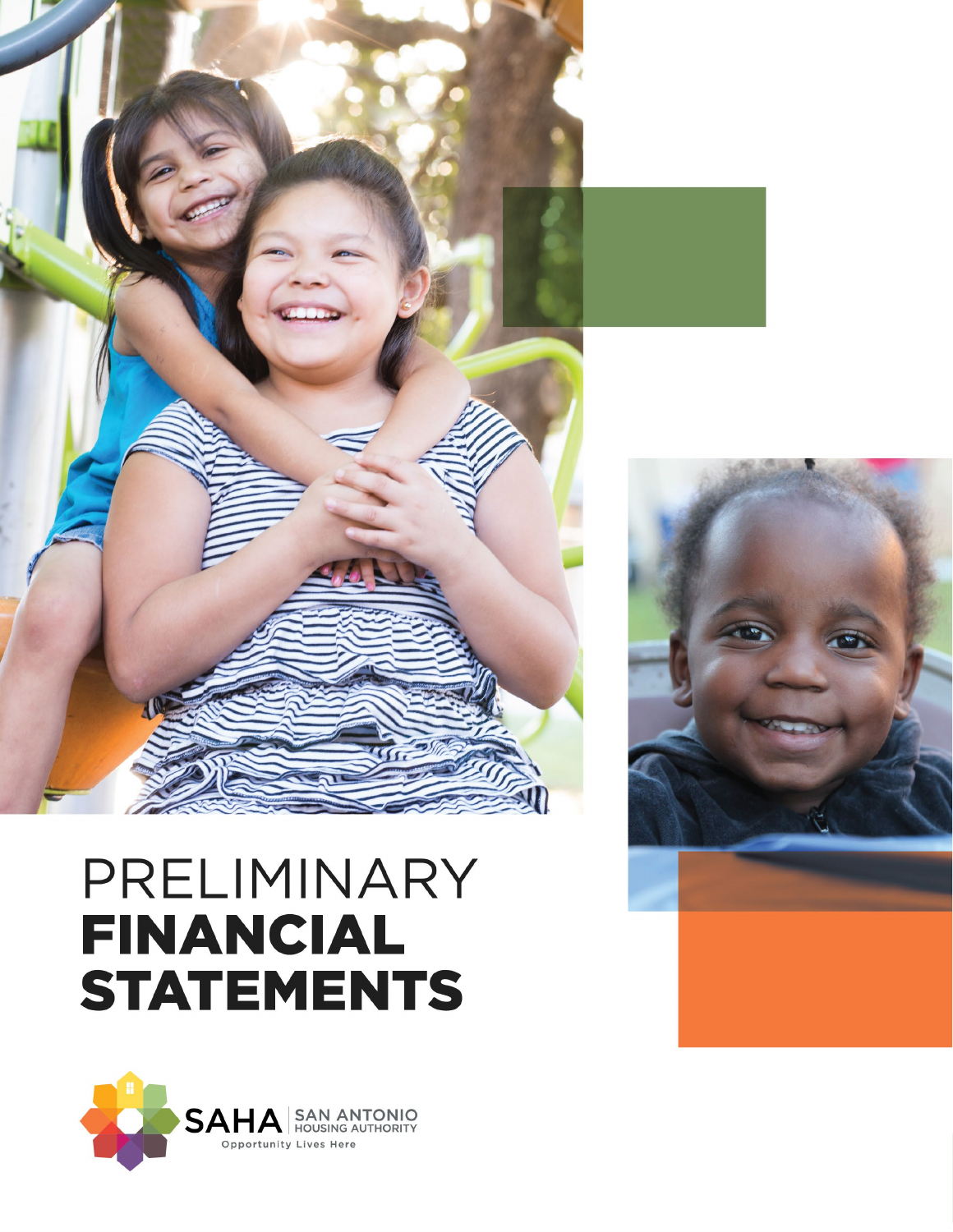# **PRELIMINARY FINANCIAL STATEMENTS**

For the Month and Year-to Date Ended **May 31, 2022 Issue Date:** June 6, 2022 *(Unaudited and Subject to Review)*

## **SAHA COMBINED**

- [1. Summarized Combined Income Statement Current Month](#page-2-0)
- [2. Summarized Combined Income Statement Year-To-Date](#page-4-0)
- [3. Summarized Combined Balance Sheet](#page-6-0)

**DIANA K. FIEDLER** Chief Financial **Officer** 

**LINDA LE Controller** 

**JENNIFER MIRELES**  Budget Manager



818 S. FLORES ST. | SAN ANTONIO, TX 78204 | SAHA.ORG P: 210.477.6000 | F: 210.477.6062 © © © © © © SAHAHousing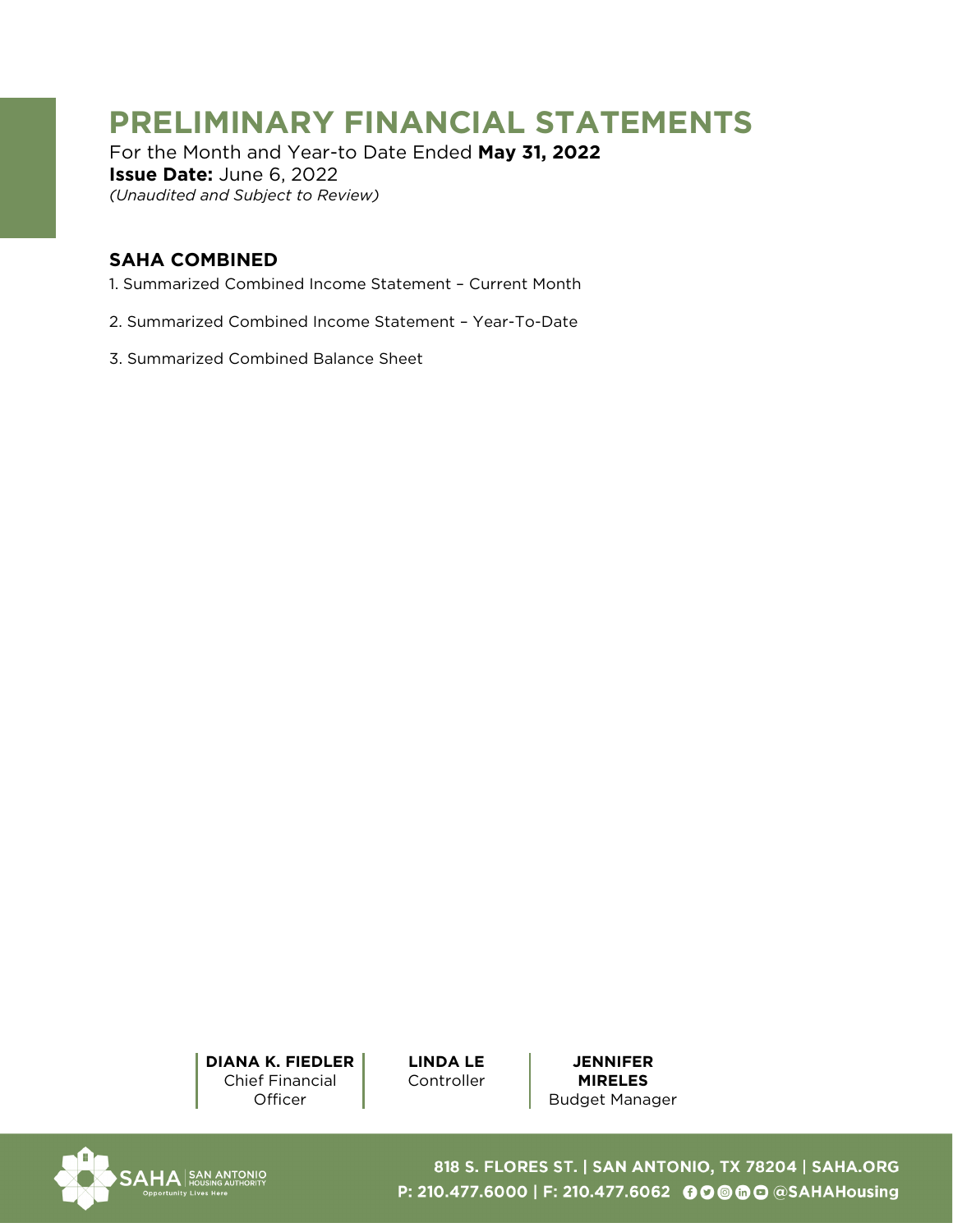<span id="page-2-0"></span>

| <b>SAN ANTONIO</b><br>SAHA<br>Opportunity Lives Here | <b>San Antonio Housing Authority</b><br><b>Combined Income Statement - Current Month</b><br>Period Ending May 31, 2022<br><b>Actual Amounts Vs. Approved Budget Comparison</b> |               |               |               |                                     |               |                    |               |                             |               |               |                                                |                             | GIJdeIncomeStatementByResponsibility<br>rp GlJdeIncomeStatementByResponsibility<br>6/7/2022 |                                     |               |               |                                              |                      |                             |
|------------------------------------------------------|--------------------------------------------------------------------------------------------------------------------------------------------------------------------------------|---------------|---------------|---------------|-------------------------------------|---------------|--------------------|---------------|-----------------------------|---------------|---------------|------------------------------------------------|-----------------------------|---------------------------------------------------------------------------------------------|-------------------------------------|---------------|---------------|----------------------------------------------|----------------------|-----------------------------|
|                                                      | <b>Section 8</b><br><b>Public Housing</b>                                                                                                                                      |               |               |               | <b>Beacon</b><br><b>Real Estate</b> |               |                    |               | <b>Central Office</b>       |               |               | <b>Subotal</b><br><b>Community Initiatives</b> |                             |                                                                                             | Page 1 of 2<br><b>Capital Funds</b> |               |               | <b>Combined Total</b><br><b>Elim Company</b> |                      |                             |
| <b>Account Description</b>                           | <b>Actual</b>                                                                                                                                                                  | <b>Budget</b> | <b>Actual</b> | <b>Budget</b> | <b>Actual</b>                       | <b>Budget</b> | <b>Actual</b>      | <b>Budget</b> | <b>Actual</b>               | <b>Budget</b> | <b>Actual</b> | <b>Budget</b>                                  | <b>Actual</b>               | <b>Budget</b>                                                                               | Actual                              | <b>Budget</b> | <b>Actual</b> | <b>Budget</b>                                | <b>Actual</b>        | <b>Budget</b>               |
| Revenue                                              |                                                                                                                                                                                |               |               |               |                                     |               |                    |               |                             |               |               |                                                |                             |                                                                                             |                                     |               |               |                                              |                      |                             |
| <b>Rental Revenue</b>                                | 898,908                                                                                                                                                                        | 964,679       |               |               | 2,435,848                           | 3,038,192     |                    |               |                             |               |               |                                                | 3,334,756                   | 4,002,871                                                                                   |                                     |               |               |                                              | 3,334,756            | 4,002,871                   |
| Bad Debt, Net of Collections                         | (263, 422)                                                                                                                                                                     | (8,786)       |               |               | (668, 834)                          | (79, 898)     |                    |               |                             |               |               |                                                | (932, 256)                  | (88, 684)                                                                                   |                                     |               |               |                                              | (932, 256)           | (88, 684)                   |
| <b>Other Tenant Revenue</b>                          | 24,460                                                                                                                                                                         | 28,421        |               |               | 93,689                              | 108,611       |                    |               |                             |               |               |                                                | 118,149                     | 137,032                                                                                     |                                     |               |               |                                              | 118,149              | 137,032                     |
| Grants                                               | 2,825,768                                                                                                                                                                      | 2,074,694     | ,082,330      | 801,612       | 169,133                             | 241,439       |                    |               |                             |               | 111,829       | 92,850                                         | ,189,060                    | 3,210,595                                                                                   | 484,172                             | 1,043,746     | (31, 160)     | (7, 358)                                     | 4,642,072            | 4,246,983                   |
| <b>HAP Revenue</b>                                   |                                                                                                                                                                                |               | 8,367,209     | 8,581,384     |                                     |               |                    |               |                             |               |               |                                                | 8,367,209                   | 8,581,384                                                                                   |                                     |               |               |                                              | 8,367,209            | 8,581,384                   |
| Miscellaneous Revenue                                | 28,861                                                                                                                                                                         | 26,269        | 75            | 3,808         | 10,636                              | 14,925        | 692.265            | 505,985       | 77,897                      | 122.256       | 23,659        | 26,181                                         | 833,393                     | 699,426                                                                                     |                                     |               | (83, 338)     | (97, 932)                                    | 750,055              | 601,494                     |
| <b>Net Revenue</b>                                   | 3,514,575                                                                                                                                                                      | 3,085,277     | 9,449,614     | 9,386,805     | 2,040,472                           | 3,323,269     | 692,265            | 505,985       | 77,897                      | 122,256       | 135,488       | 119,032                                        | 15,910,311                  | 16,542,625                                                                                  | 484,172                             | 1,043,746     | (114, 498)    | (105, 290)                                   | 16,279,985           | 17,481,080                  |
| <b>Operating Expense</b>                             |                                                                                                                                                                                |               |               |               |                                     |               |                    |               |                             |               |               |                                                |                             |                                                                                             |                                     |               |               |                                              |                      |                             |
| <b>Salaries and Benefits</b>                         | 937,431                                                                                                                                                                        | 1,087,953     | 395,340       | 414,536       | 579,624                             | 729,199       | 86,858             | 89.943        | 909,440                     | 917,329       | 202,773       | 216,208                                        | 3,111,467                   | 3,455,168                                                                                   |                                     | 1,078         |               |                                              | 3,111,467            | 3,456,246                   |
| <b>Supplies and Materials</b>                        | 260,341                                                                                                                                                                        | 170,309       |               |               | 160,947                             | 99,423        |                    |               | 1,590                       | 2,725         |               |                                                | 422,878                     | 272,457                                                                                     |                                     |               |               |                                              | 422,878              | 272,457                     |
| <b>Fleet Costs</b>                                   | 9,079                                                                                                                                                                          | 13,273        | 891           | 2,459         | 2,201                               | 3,982         | 71                 | 442           | 1,098                       | 2,826         |               |                                                | 13,340                      | 22,980                                                                                      |                                     |               |               |                                              | 13,340               | 22,980                      |
| <b>Outside Services</b>                              | 909,038                                                                                                                                                                        | 631,450       | 45            | 144           | 457,744                             | 337,423       | 8,272              | 8,616         | 7,752                       | 21,622        |               |                                                | 1,382,851                   | 999,255                                                                                     | 31,005                              |               |               |                                              | 1,413,856            | 999,255                     |
| Utilities                                            | 462,008                                                                                                                                                                        | 435,384       |               |               | 276,436                             | 309,699       | 194                | 324           | 12,648                      | 12,292        |               |                                                | 751,286                     | 757,698                                                                                     |                                     |               |               |                                              | 751,286              | 757,698                     |
| <b>Protective Services</b>                           | 53,159                                                                                                                                                                         | 35,203        |               | 26            | 51,629                              | 24,115        | 564                | 117           | 9,876                       | 24,308        |               | 592                                            | 115,227                     | 84,360                                                                                      |                                     |               |               |                                              | 115,227              | 84,360                      |
| Insurance                                            | 339,409                                                                                                                                                                        | 128,067       | 16,512        | 11,666        | 23,929                              | 186,916       | 62,942             | 3,648         | 3,768                       | 12,602        | 1,141         | 2,875                                          | 447,701                     | 345,775                                                                                     |                                     |               |               |                                              | 447,701              | 345,775                     |
| <b>HAP Expense</b>                                   |                                                                                                                                                                                |               | 7,918,170     | 8,556,384     |                                     |               |                    |               |                             |               |               |                                                | 7,918,170                   | 8,556,384                                                                                   |                                     |               |               |                                              | 7,918,170            | 8,556,384                   |
| <b>Other Expenses</b>                                | 217,217                                                                                                                                                                        | 213,850       | 95,643        | 137,895       | 87,701                              | 168,436       | 180,100            | 78,779        | 182,938                     | 189,878       | 89,889        | 63,724                                         | 853,487                     | 852,563                                                                                     |                                     | 29,391        | (95, 592)     | (104, 852)                                   | 757,895              | 777,102                     |
| <b>Total Operating Expense</b>                       | 3,187,682                                                                                                                                                                      | 2,715,489     | 8,426,601     | 9,123,110     | 1,640,210                           | 1,859,193     | 339,002            | 181,869       | 1,129,109                   | 1,183,581     | 293,803       | 283,399                                        | 15,016,407                  | 15,346,641                                                                                  | 31,005                              | 30,469        | (95, 592)     |                                              | (104,852) 14,951,820 | 15,272,258                  |
| <b>Total Operating Income</b>                        | 326,893                                                                                                                                                                        | 369,788       | 1,023,013     | 263,694       | 400,261                             | 1,464,076     | 353,263            | 324,116       | $(1,051,212)$ $(1,061,324)$ |               | (158, 314)    | (164, 367)                                     | 893,904                     | 1,195,984                                                                                   | 453,167                             | 1,013,277     | (18,906)      | (438)                                        | 1,328,165            | 2,208,822                   |
| Non-Operating Income (Expense)                       |                                                                                                                                                                                |               |               |               |                                     |               |                    |               |                             |               |               |                                                |                             |                                                                                             |                                     |               |               |                                              |                      |                             |
| Interest Expense                                     | (19,968)                                                                                                                                                                       | (19,968)      |               |               | (506, 987)                          | (556, 816)    |                    | (140)         |                             |               |               |                                                | (526, 955)                  | (576, 924)                                                                                  | (30,004)                            | (30,004)      | 130,313       | 139,098                                      | (426, 646)           | (467, 830)                  |
| Interest Income                                      | 121,510                                                                                                                                                                        | 54,849        | 32            | 33            | 23,283                              | 21,245        | 89,522             | 32,802        | 63                          | 372           | 6             | 2                                              | 234,416                     | 109,303                                                                                     | 111                                 | 10            | (130, 313)    | (138,142)                                    | 104,213              | (28, 828)                   |
| Replacement/Extraordinary Item                       | (115, 205)                                                                                                                                                                     | (94, 615)     |               |               | (137, 953)                          | (141, 102)    |                    |               |                             | (767)         |               |                                                | (253, 158)                  | (236, 483)                                                                                  |                                     |               |               |                                              | (253, 158)           | (236, 483)                  |
| Other Income (Expense)                               | (259, 342)                                                                                                                                                                     | (203,144)     |               |               | 17,074                              | (10, 887)     |                    | (2, 492)      |                             | 225           |               |                                                | (242, 268)                  | (216, 298)                                                                                  |                                     |               | 31,160        | 7,358                                        | (211, 108)           | (208, 940)                  |
| <b>Management Fees</b>                               | (485, 105)                                                                                                                                                                     | (437,625)     | (229,949)     | (275, 943)    | (212, 134)                          | (240, 151)    | (403)              | (836)         | 1,039,712                   | 1,069,655     | (648)         | (1,784)                                        | 111,473                     | 113,316                                                                                     | (109, 869)                          | (109,869)     | (9,389)       | (6,920)                                      | (7,786)              | (3, 473)                    |
| <b>Transfers</b>                                     | 50,029                                                                                                                                                                         | 113,136       | (388, 732)    |               | 320,500                             |               | (70, 366)          |               | 39,905                      |               | 111,174       | 11,009                                         | 62,510                      | 124,145                                                                                     | (62, 510)                           | (109, 869)    |               |                                              |                      | 14,276                      |
| <b>Total Non-Operating Income (Expense)</b>          | (708, 082)                                                                                                                                                                     | (587, 366)    | (618, 649)    | (275, 910)    | (496, 217)                          | (927, 710)    | 18,753             | 29,334        | 1,079,680                   | 1,069,485     | 110,532       | 9,226                                          | (613,983)                   | (682, 942)                                                                                  | (202, 272)                          | (249, 732)    | 21,771        | 1,394                                        | (794, 484)           | (931, 279)                  |
| Surplus or Deficit Prior to Non-Cash Items (381,189) |                                                                                                                                                                                | (217,578)     | 404,364       | (12, 216)     | (95, 956)                           | 536,366       | 372,016            | 353,450       | 28,468                      | 8,161         | (47, 782)     | (155, 141)                                     | 279,921                     | 513,042                                                                                     | 250,895                             | 763,545       | 2,865         | 956                                          | 533,681              | 1,277,543                   |
| <b>Non-Cash Items</b>                                |                                                                                                                                                                                |               |               |               |                                     |               |                    |               |                             |               |               |                                                |                             |                                                                                             |                                     |               |               |                                              |                      |                             |
| Depreciation & Amortization                          | (730, 443)                                                                                                                                                                     | (703, 792)    | (1, 466)      | (1, 466)      | (477, 445)                          | (520, 014)    | (429)              | (429)         | (12,500)                    | (9, 447)      | (268)         | (268)                                          | $(1,222,551)$ $(1,235,416)$ |                                                                                             |                                     |               |               |                                              |                      | $(1,222,551)$ $(1,235,416)$ |
| Non-Oper Income (Expense)                            | 737,211                                                                                                                                                                        | 896,928       |               |               |                                     |               | $(13)$ $(885,316)$ | 225,289       |                             |               |               |                                                | (148, 105)                  | 1,122,203                                                                                   | (134, 931)                          | (760, 812)    |               |                                              | (283, 036)           | 361,391                     |
| <b>Total Non-Cash Items</b>                          | 6,767                                                                                                                                                                          | 193,135       | (1, 466)      | (1,466)       | (477, 445)                          | (520, 027)    | (885, 745)         | 224,860       | (12,500)                    | (9, 447)      | (268)         | (268)                                          | (1,370,657)                 | (113, 213)                                                                                  | (134, 931)                          | (760, 812)    |               |                                              | (1,505,588)          | (874, 025)                  |
| <b>Change In Net Assets</b>                          | (374, 422)                                                                                                                                                                     | (24, 442)     | 402,898       | (13,682)      | (573, 400)                          | 16,339        | (513, 729)         | 578,310       | 15,967                      | (1,286)       | (48,050)      | (155, 409)                                     | (1,090,736)                 | 399,829                                                                                     | 115,964                             | 2,732         | 2,865         | 956                                          | (971, 907)           | 403,518                     |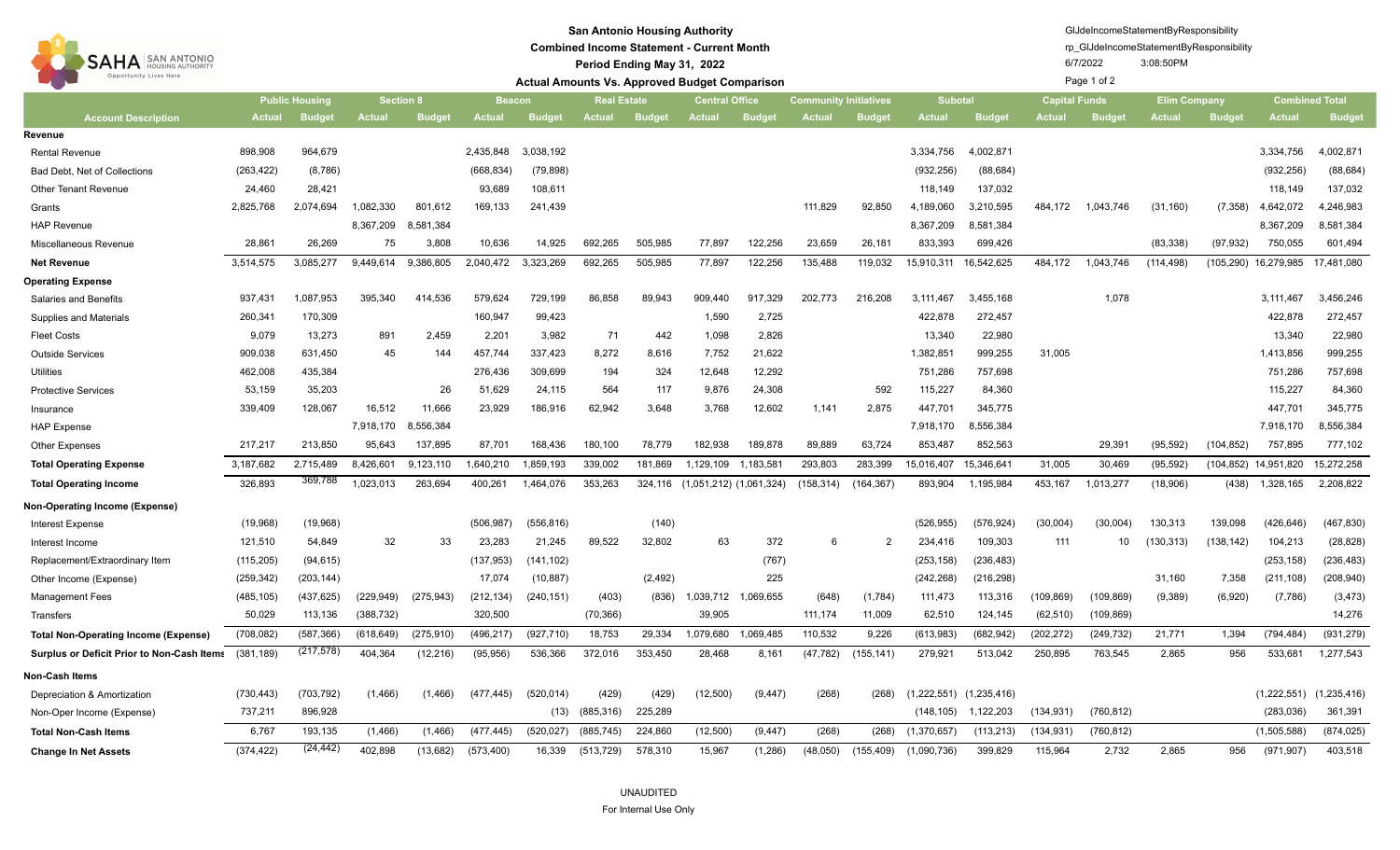

#### **Combined Income Statement - Current Month Period Ending May 31, 2022 Actual Amounts Vs. Approved Budget Comparison Page 2 of 2 Page 2 of 2 San Antonio Housing Authority**

### GlJdeIncomeStatementByResponsibility 6/7/2022 3:08:50PM rp\_GlJdeIncomeStatementByResponsibility







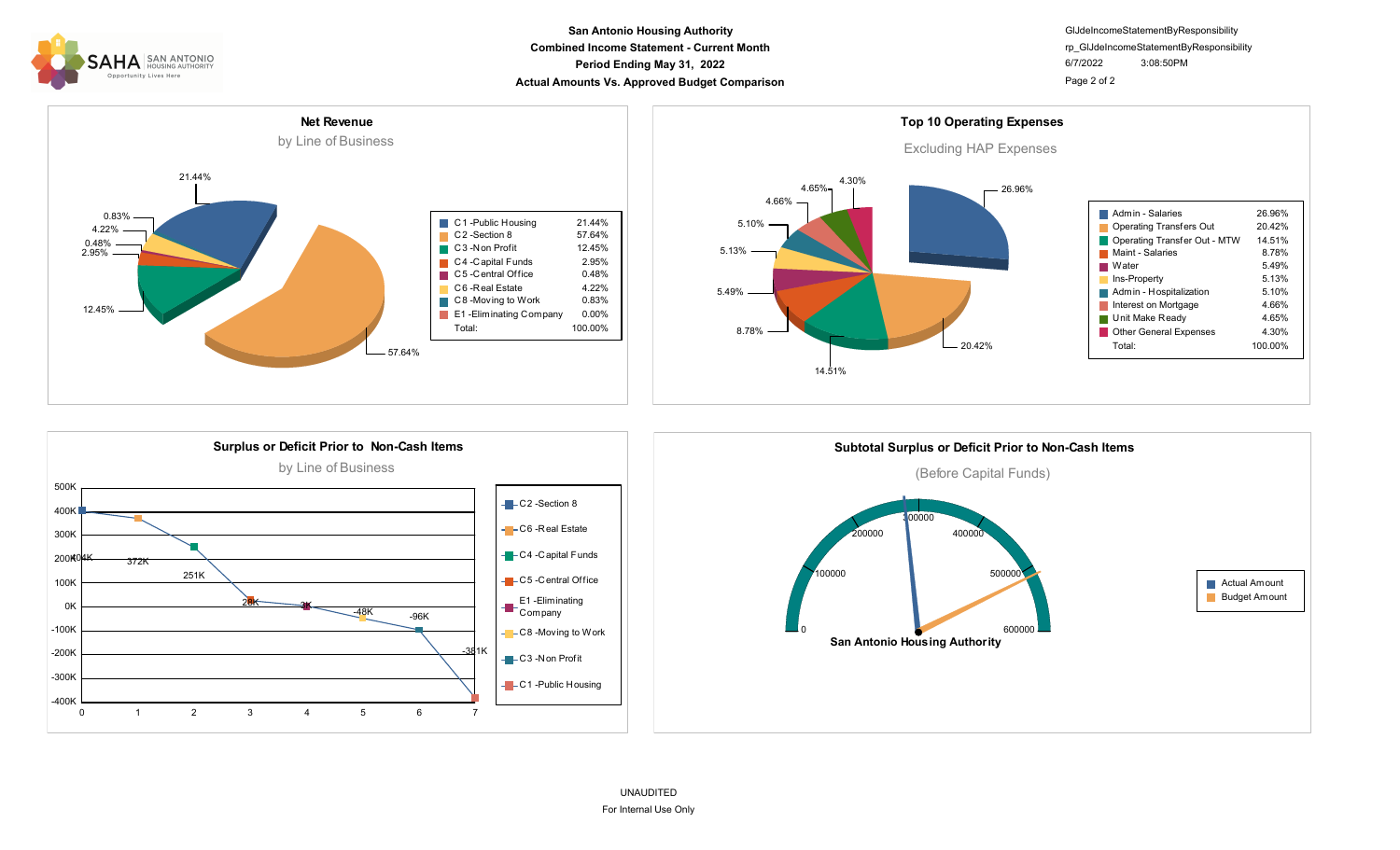<span id="page-4-0"></span>

| <b>SAN ANTONIO</b><br>SAHA<br><b>HOUSING AUTHORITY</b><br>Opportunity Lives Here | <b>San Antonio Housing Authority</b><br><b>Combined Income Statement - Year-To-Date</b><br>Period Ending May 31, 2022<br><b>Actual Amounts Vs. Approved Budget Comparison</b> |               |                                           |               |                                                                        |                                                                           |                               |                       |                                            |                              |                                                            |                     | GIJdeIncomeStatementByResponsibility<br>rp GIJdeIncomeStatementByResponsibility<br>6/7/2022<br>Page 1 of 2 |                       |                     |                                                           |                             |                       |                                                |                   |
|----------------------------------------------------------------------------------|-------------------------------------------------------------------------------------------------------------------------------------------------------------------------------|---------------|-------------------------------------------|---------------|------------------------------------------------------------------------|---------------------------------------------------------------------------|-------------------------------|-----------------------|--------------------------------------------|------------------------------|------------------------------------------------------------|---------------------|------------------------------------------------------------------------------------------------------------|-----------------------|---------------------|-----------------------------------------------------------|-----------------------------|-----------------------|------------------------------------------------|-------------------|
|                                                                                  | <b>Public Housing</b><br><b>Section 8</b>                                                                                                                                     |               |                                           | <b>Beacon</b> |                                                                        | <b>Real Estate</b>                                                        |                               | <b>Central Office</b> |                                            | <b>Community Initiatives</b> |                                                            | <b>Subotal</b>      |                                                                                                            | <b>Capital Funds</b>  |                     | <b>Elim Company</b>                                       |                             | <b>Combined Total</b> |                                                |                   |
| <b>Account Description</b>                                                       | Actual                                                                                                                                                                        | <b>Budget</b> | <b>Actual</b>                             | <b>Budget</b> | <b>Actual</b>                                                          | <b>Budget</b>                                                             | <b>Actual</b>                 | <b>Budget</b>         | <b>Actual</b>                              | <b>Budget</b>                | <b>Actual</b>                                              | <b>Budget</b>       | <b>Actual</b>                                                                                              | <b>Budget</b>         | <b>Actual</b>       | <b>Budget</b>                                             | <b>Actual</b>               | <b>Budget</b>         | <b>Actual</b>                                  | <b>Budget</b>     |
| Revenue                                                                          |                                                                                                                                                                               |               |                                           |               |                                                                        |                                                                           |                               |                       |                                            |                              |                                                            |                     |                                                                                                            |                       |                     |                                                           |                             |                       |                                                |                   |
| <b>Rental Revenue</b>                                                            | 9,687,247                                                                                                                                                                     | 10,611,469    |                                           |               |                                                                        | 26,677,709 32,442,539                                                     |                               |                       |                                            |                              |                                                            |                     | 36,364,957                                                                                                 | 43,054,008            |                     |                                                           |                             |                       | 36,364,957                                     | 43,054,008        |
| Bad Debt, Net of Collections                                                     | (139, 617)                                                                                                                                                                    | (96, 648)     |                                           |               | (2,290,045)                                                            | (890, 654)                                                                |                               |                       |                                            |                              |                                                            |                     | (2,429,663)                                                                                                | (987, 302)            |                     |                                                           |                             |                       | (2,429,663)                                    | (987, 302)        |
| <b>Other Tenant Revenue</b>                                                      | 24,015                                                                                                                                                                        | 250,262       |                                           |               | 1,075,736                                                              | 1,182,908                                                                 |                               |                       |                                            |                              |                                                            |                     | 1,099,752                                                                                                  | 1,433,169             |                     |                                                           |                             |                       | 1,099,752                                      | 1,433,169         |
| Grants                                                                           | 26,607,225                                                                                                                                                                    | 22,821,630    | 10,578,979                                | 8,817,735     | 2,657,619                                                              | 2,655,825                                                                 |                               |                       |                                            |                              | 1,093,241                                                  | 1,021,353           | 40,937,064                                                                                                 | 35,316,543            | 7,704,251           | 12,140,555                                                | (284, 254)                  | (80, 942)             | 48,357,061                                     | 47,376,157        |
| <b>HAP Revenue</b>                                                               |                                                                                                                                                                               |               | 88,246,972 94,395,727                     |               |                                                                        |                                                                           |                               |                       |                                            |                              |                                                            |                     |                                                                                                            | 88,246,972 94,395,727 |                     |                                                           |                             |                       | 88,246,972 94,395,727                          |                   |
| Miscellaneous Revenue                                                            | 643,957                                                                                                                                                                       | 288,964       | 1,759                                     | 41,888        | 107,838                                                                |                                                                           | 174,866 13,427,917            | 5,584,123             |                                            | 1,361,073 1,344,821          | 243,131                                                    | 287,996             | 15,785,674                                                                                                 | 7,722,657             |                     |                                                           | (928, 464)                  |                       | $(1,077,253)$ 14,857,211                       | 6,645,404         |
| <b>Net Revenue</b>                                                               | 36,822,827                                                                                                                                                                    | 33,875,677    | 98,827,709 103,255,350                    |               |                                                                        | 28,228,858 35,565,483 13,427,917 5,584,123                                |                               |                       |                                            | 1,361,073 1,344,821          | 1,336,372                                                  |                     | 1,309,349 180,004,756 180,934,802                                                                          |                       | 7,704,251           | 12,140,555 (1,212,718) (1,158,195)186,496,289 191,917,162 |                             |                       |                                                |                   |
| <b>Operating Expense</b>                                                         |                                                                                                                                                                               |               |                                           |               |                                                                        |                                                                           |                               |                       |                                            |                              |                                                            |                     |                                                                                                            |                       |                     |                                                           |                             |                       |                                                |                   |
| <b>Salaries and Benefits</b>                                                     | 10,496,691                                                                                                                                                                    | 12,170,850    | 4,221,042                                 | 4,634,880     | 6,439,245                                                              | 8,480,669                                                                 | 1,127,558                     | 1,000,187             |                                            |                              | 9.867.077 10.199.626 2.079.562 2.412.988                   |                     | 34,231,175 38,899,201                                                                                      |                       |                     | 11,994                                                    |                             |                       | 34,231,175 38,911,195                          |                   |
| <b>Supplies and Materials</b>                                                    | 2,383,314                                                                                                                                                                     | 1,873,899     |                                           |               | 1,186,247                                                              | 1,181,251                                                                 |                               |                       | 16,876                                     | 29,975                       |                                                            |                     | 3,586,437                                                                                                  | 3,085,125             |                     |                                                           |                             |                       | 3,586,437                                      | 3,085,125         |
| <b>Fleet Costs</b>                                                               | 178,478                                                                                                                                                                       | 145,998       | 18,579                                    | 27,044        | 27,680                                                                 | 44,569                                                                    | 1,545                         | 4,862                 | 22,485                                     | 31,082                       |                                                            |                     | 248,766                                                                                                    | 253,554               |                     |                                                           |                             |                       | 248,766                                        | 253,554           |
| <b>Outside Services</b>                                                          | 9,571,908                                                                                                                                                                     | 6,945,951     | 321                                       | 1,586         | 4,646,094                                                              | 3,994,644                                                                 | 87,404                        | 94,772                | 237,716                                    | 237,839                      |                                                            |                     | 14,543,443                                                                                                 | 11,274,793            | 64,007              |                                                           |                             |                       | 14,607,450                                     | 11,274,793        |
| Utilities                                                                        | 5,159,691                                                                                                                                                                     | 4,789,220     |                                           |               | 3,157,350                                                              | 3,321,158                                                                 | 2,285                         | 3,564                 | 137,176                                    | 135,208                      |                                                            |                     | 8,456,501                                                                                                  | 8,249,151             |                     |                                                           |                             |                       | 8,456,501                                      | 8,249,151         |
| <b>Protective Services</b>                                                       | 637,863                                                                                                                                                                       | 387,232       | 2,071                                     | 284           | 270,918                                                                | 262,570                                                                   | 2,632                         | 1,287                 | 112,756                                    | 267,384                      | 1,145                                                      | 6,512               | 1,027,385                                                                                                  | 925,270               |                     |                                                           |                             |                       | 1,027,385                                      | 925,270           |
| Insurance                                                                        | 1,610,179                                                                                                                                                                     | 1,431,356     | 108,288                                   | 136,669       | 1,638,375                                                              | 1,969,584                                                                 | 99,192                        | 41,374                | 110,614                                    | 151,880                      | 24,074                                                     | 35,642              | 3,590,723                                                                                                  | 3,766,505             |                     |                                                           |                             |                       | 3,590,723                                      | 3,766,505         |
| <b>HAP Expense</b>                                                               |                                                                                                                                                                               |               | 83,585,488 94,120,227                     |               |                                                                        |                                                                           |                               |                       |                                            |                              |                                                            |                     | 83,585,488                                                                                                 | 94,120,227            |                     |                                                           |                             |                       | 83,585,488                                     | 94,120,227        |
| <b>Other Expenses</b>                                                            | 1,857,369                                                                                                                                                                     | 2,422,031     | 1,233,129                                 | 1,536,310     | 1,596,666                                                              | 1,933,814                                                                 | 1,417,384                     | 869,192               | 1,429,584                                  | 2,111,852                    | 657,691                                                    | 706,654             | 8,191,822                                                                                                  | 9,579,853             | 104,863             | 323,304                                                   | $(1,012,531)$ $(1,153,373)$ |                       | 7,284,154                                      | 8,749,784         |
| <b>Total Operating Expense</b>                                                   | 31,895,493                                                                                                                                                                    | 30,166,537    | 89,168,917 100,457,001                    |               |                                                                        | 18,962,575 21,188,259 2,737,999 2,015,238 11,934,284 13,164,848 2,762,472 |                               |                       |                                            |                              |                                                            |                     | 3,161,795 157,461,741 170,153,679                                                                          |                       | 168,870             | 335,298                                                   |                             |                       | (1,012,531) (1,153,373)156,618,079 169,335,604 |                   |
| <b>Total Operating Income</b>                                                    | 4,927,334                                                                                                                                                                     | 3,709,139     | 9,658,792                                 | 2,798,349     | 9,266,282                                                              | 14,377,224 10,689,917                                                     |                               |                       |                                            |                              | 3,568,885 (10,573,211)(11,820,027) (1,426,099) (1,852,447) |                     | 22,543,015                                                                                                 | 10,781,123            | 7,535,381           | 11,805,257                                                | (200, 186)                  |                       | (4,822) 29,878,210 22,581,559                  |                   |
| Non-Operating Income (Expense)                                                   |                                                                                                                                                                               |               |                                           |               |                                                                        |                                                                           |                               |                       |                                            |                              |                                                            |                     |                                                                                                            |                       |                     |                                                           |                             |                       |                                                |                   |
| <b>Interest Expense</b>                                                          | (224, 642)                                                                                                                                                                    | (224, 642)    |                                           |               |                                                                        | $(5,463,240)$ $(6,040,505)$                                               |                               | (1, 542)              |                                            |                              |                                                            |                     | (5,687,881)                                                                                                | (6, 266, 688)         | (363, 450)          | (363, 450)                                                | 1,393,810                   | 1,334,909             | (4,657,522)                                    | (5,295,229)       |
| Interest Income                                                                  | 1,301,480                                                                                                                                                                     | 816,292       | 272                                       | 360           | 236,658                                                                | 233,603                                                                   | 954,501                       | 544,511               | 960                                        | 4,097                        | 66                                                         | 21                  | 2,493,937                                                                                                  | 1,598,883             | 591                 |                                                           | 115 (1,378,810)             | (1,335,865)           | 1,115,719                                      | 263,133           |
| Replacement/Extraordinary Item                                                   | (1,591,240)                                                                                                                                                                   | (1,040,764)   |                                           |               |                                                                        | $(1,213,151)$ $(1,514,670)$                                               |                               |                       | (2, 187)                                   | (8, 437)                     |                                                            |                     | (2,806,578)                                                                                                | (2,563,871)           |                     |                                                           |                             |                       | (2,806,578)                                    | (2,563,871)       |
| Other Income (Expense)                                                           | (2,067,173)                                                                                                                                                                   | (2, 234, 588) | (500)                                     |               | 856,370                                                                | (94, 785)                                                                 |                               | (27, 412)             | (3,206)                                    | 2,475                        | 1,650                                                      |                     | (1,212,859)                                                                                                | (2,354,309)           |                     |                                                           | 284,254                     | 80,942                | (928, 605)                                     | (2, 273, 367)     |
| <b>Management Fees</b>                                                           | (5, 109, 822)                                                                                                                                                                 |               | $(4,813,870)$ $(2,584,990)$ $(3,035,372)$ |               |                                                                        | $(2,088,945)$ $(2,737,099)$                                               | (4,903)                       |                       | $(9, 197)$ 11,057,850 12,425,315           |                              | (8, 389)                                                   | (19, 625)           | 1,260,801                                                                                                  |                       |                     | 1,810,152 (1,208,562) (1,867,776)                         | (159,060)                   | (76, 120)             | (106, 821)                                     | (133, 744)        |
| <b>Transfers</b>                                                                 | 2,051,998                                                                                                                                                                     |               | 1,244,499 (5,641,638)                     |               | 3,690,626                                                              |                                                                           | 690,269                       |                       | (1,610,968)                                |                              | 1,547,784                                                  | 121,095             | 728,072                                                                                                    | 1,365,594             |                     | $(812, 178)$ $(1, 208, 561)$                              |                             |                       | (84, 106)                                      | 157,033           |
| <b>Total Non-Operating Income (Expense)</b>                                      | (5,639,399)                                                                                                                                                                   |               |                                           |               | (6,253,072) (8,226,856) (3,035,012) (3,981,682) (10,153,455) 1,639,868 |                                                                           |                               | 506,360               |                                            | 9,442,449 12,423,450         | 1,541,111                                                  | 101,491             | (5, 224, 509)                                                                                              | (6, 410, 239)         | (2,383,598)         | (3,439,673)                                               | 140,194                     | 3,866                 | (7,467,912)                                    | (9,846,045)       |
| Surplus or Deficit Prior to Non-Cash Items (712,065)                             |                                                                                                                                                                               | (2,543,932)   | 1,431,936                                 |               | $(236, 664)$ 5,284,601                                                 |                                                                           |                               |                       | 4,223,769 12,329,785 4,075,246 (1,130,762) | 603,423                      |                                                            |                     | 115,012 (1,750,956) 17,318,507                                                                             | 4,370,885             | 5,151,783           | 8,365,585                                                 | (59, 992)                   |                       | (956) 22,410,298 12,735,513                    |                   |
| Non-Cash Items                                                                   |                                                                                                                                                                               |               |                                           |               |                                                                        |                                                                           |                               |                       |                                            |                              |                                                            |                     |                                                                                                            |                       |                     |                                                           |                             |                       |                                                |                   |
| Depreciation & Amortization                                                      | (8, 114, 611)                                                                                                                                                                 | (7,980,727)   | (16, 129)                                 |               | $(16, 129)$ $(4, 793, 213)$ $(6, 137, 593)$                            |                                                                           | (8,429)                       | (8, 407)              |                                            | $(135,232)$ $(105,412)$      | (2,943)                                                    |                     | $(2,943)$ $(13,070,557)$ $(14,251,210)$                                                                    |                       |                     |                                                           |                             |                       | $(13,070,557)$ $(14,251,210)$                  |                   |
| Non-Oper Income (Expense)                                                        | 1,419,819                                                                                                                                                                     | 9,866,203     |                                           |               | 29,256                                                                 |                                                                           | $(147)$ $(884,277)$ 2,478,181 |                       | (62, 857)                                  |                              |                                                            |                     |                                                                                                            | 501,941 12,344,238    |                     | $(384, 658)$ $(8, 368, 935)$                              |                             |                       |                                                | 117,283 3,975,303 |
| <b>Total Non-Cash Items</b>                                                      | (6,694,792)                                                                                                                                                                   | 1,885,475     | (16, 129)                                 |               | (16,129) (4,763,957) (6,137,739) (892,706) 2,469,775                   |                                                                           |                               |                       |                                            | $(198,089)$ $(105,412)$      | (2,943)                                                    |                     | $(2,943)$ $(12,568,616)$ $(1,906,972)$                                                                     |                       |                     | $(384, 658)$ $(8, 368, 935)$                              |                             |                       | $(12,953,274)$ $(10,275,907)$                  |                   |
| <b>Change In Net Assets</b>                                                      | (7,406,857)                                                                                                                                                                   | (658, 457)    | 1,415,807                                 | (252, 793)    |                                                                        | 520,644 (1,913,971) 11,437,079 6,545,020 (1,328,851)                      |                               |                       |                                            | 498,011                      |                                                            | 112,069 (1,753,899) | 4,749,891                                                                                                  |                       | 2,463,912 4,767,125 | (3,350)                                                   | (59, 992)                   | (956)                 | 9,457,024 2,459,607                            |                   |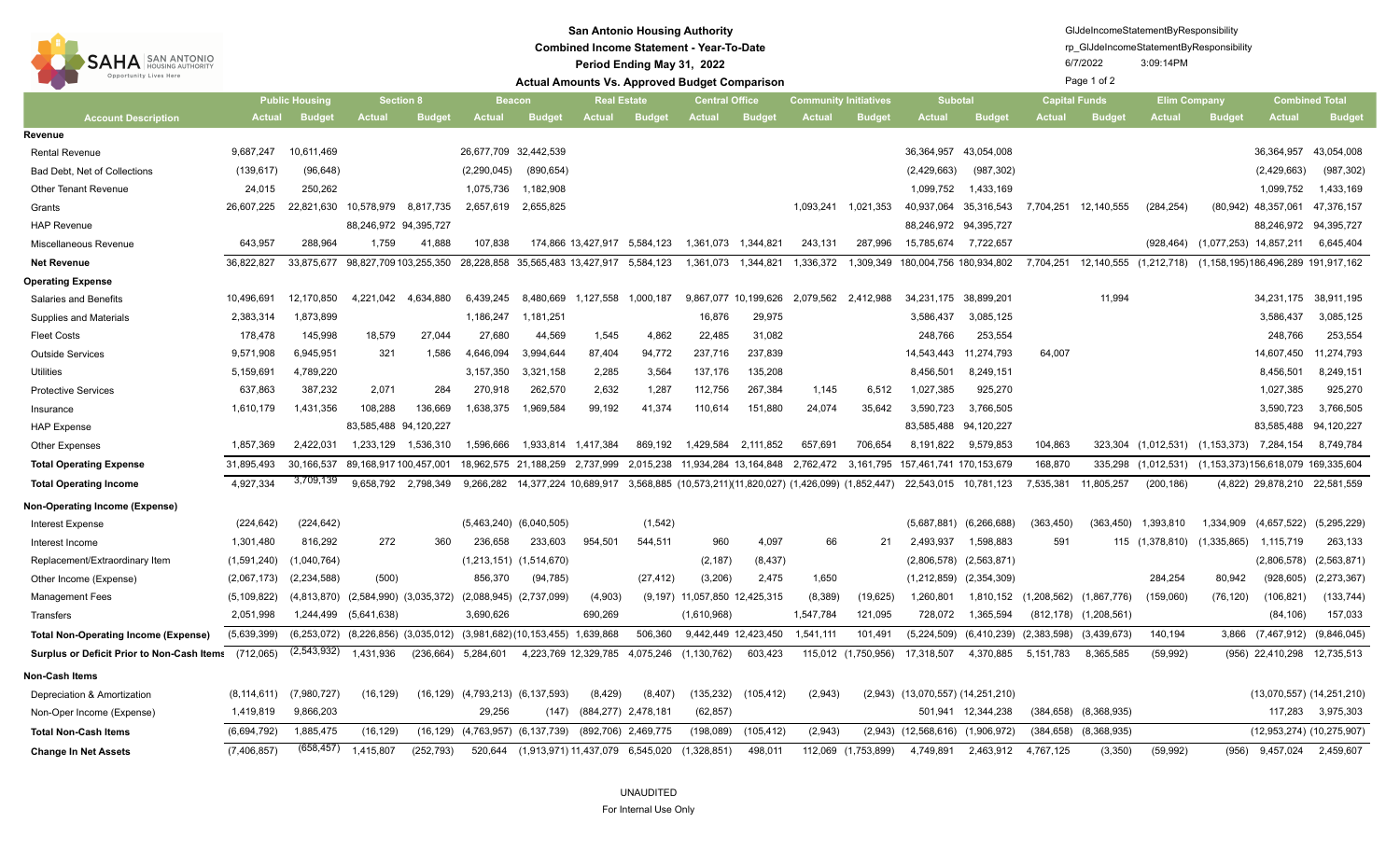

#### **Combined Income Statement - Year-To-Date Period Ending May 31, 2022 Actual Amounts Vs. Approved Budget Comparison Page 2 of 2 Page 2 of 2 San Antonio Housing Authority**

GlJdeIncomeStatementByResponsibility 6/7/2022 3:09:14PM rp\_GlJdeIncomeStatementByResponsibility